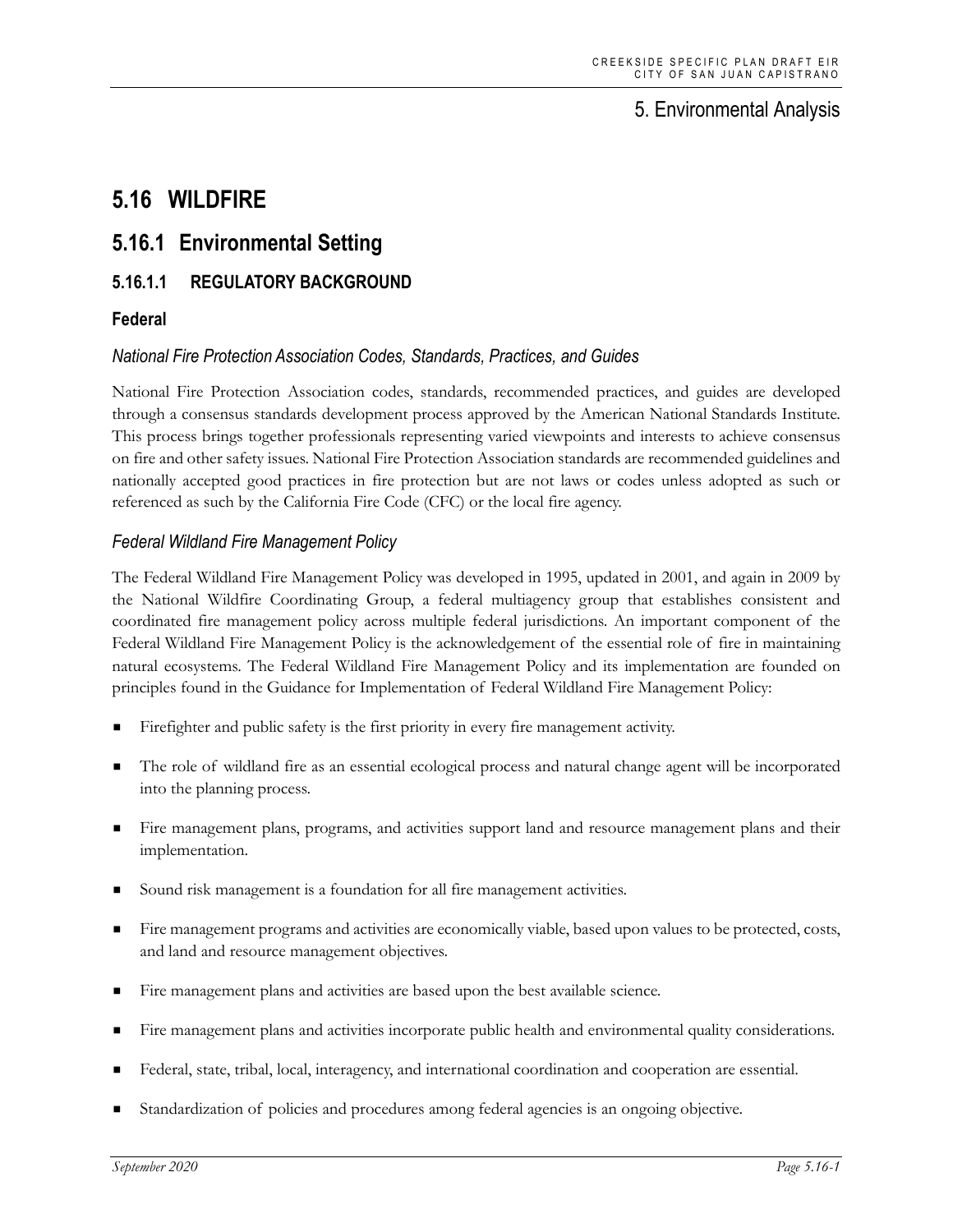### *International Fire Code*

Created by the International Code Council, the International Fire Code (IFC) addresses a wide array of conditions hazardous to life and property, including fire, explosions, and hazardous materials handling or usage. It is not a federal regulation, but rather the product of the International Code Council. The IFC emphasizes prescriptive and performance-based approaches to fire prevention and fire protection systems. Updated every three years, the IFC uses a hazards classification system to determine the appropriate measures to be incorporated to protect life and property (these measures often include construction standards and specialized equipment). The IFC uses a permit system (based on hazard classification) to ensure that required measures are instituted.

#### *International Wildland-Urban Interface Code*

The International Wildland-Urban Interface Code is published by the International Code Council and addresses wildfire issues in the wildland-urban interface. It is a model code that is intended to be adopted and used supplemental to the adopted building and fire codes of a jurisdiction. The International Wildland-Urban Interface Code establishes minimum special regulations for development in the wildland-urban interface to safeguard life and property from wildfire hazards.

#### **State**

#### *California Department of Forestry and Fire Protection*

The Department of Forestry and Fire Protection (CAL FIRE) is dedicated to the fire protection and stewardship of over 31 million acres of California's wildlands. The Office of the State Fire Marshal supports the CAL FIRE mission to protect life and property through fire prevention engineering programs, law and code enforcement, and education. The State Fire Marshal provides for fire prevention by enforcing fire-related laws in state-owned or -operated buildings, investigating arson fires in California, licensing those who inspect and service fire protection systems, approving fireworks as safe and sane for use in California, regulating the use of chemical flame retardants, evaluating building materials against fire safety standards, regulating hazardous liquid pipelines, and tracking incident statistics for local and state government emergency response agencies. Classification of a zone as moderate, high, or very high fire hazard is based on a combination of how a fire will behave and the probability of flames and embers threatening buildings. Each area of the map gets a score for flame length, embers, and the likelihood of the area burning. Scores are then averaged over the zone areas. Final zone class (moderate, high, and very high) is based on the average scores for the zone (CAL FIRE 2007a).

The Board of Forestry and Fire Protection (Board) is a government-appointed body within CAL FIRE. It is responsible for developing the general forest policy of the state, determining the guidance policies of CAL FIRE, and representing the state's interest in federal forestland in California. Together, the Board and CAL FIRE work to carry out the California Legislature's mandate to protect and enhance the state's unique forest and wildland resources.

The Board is charged with protecting all wildland forest resources in California that are not under federal jurisdiction. These resources include major commercial and noncommercial stands of timber, areas reserved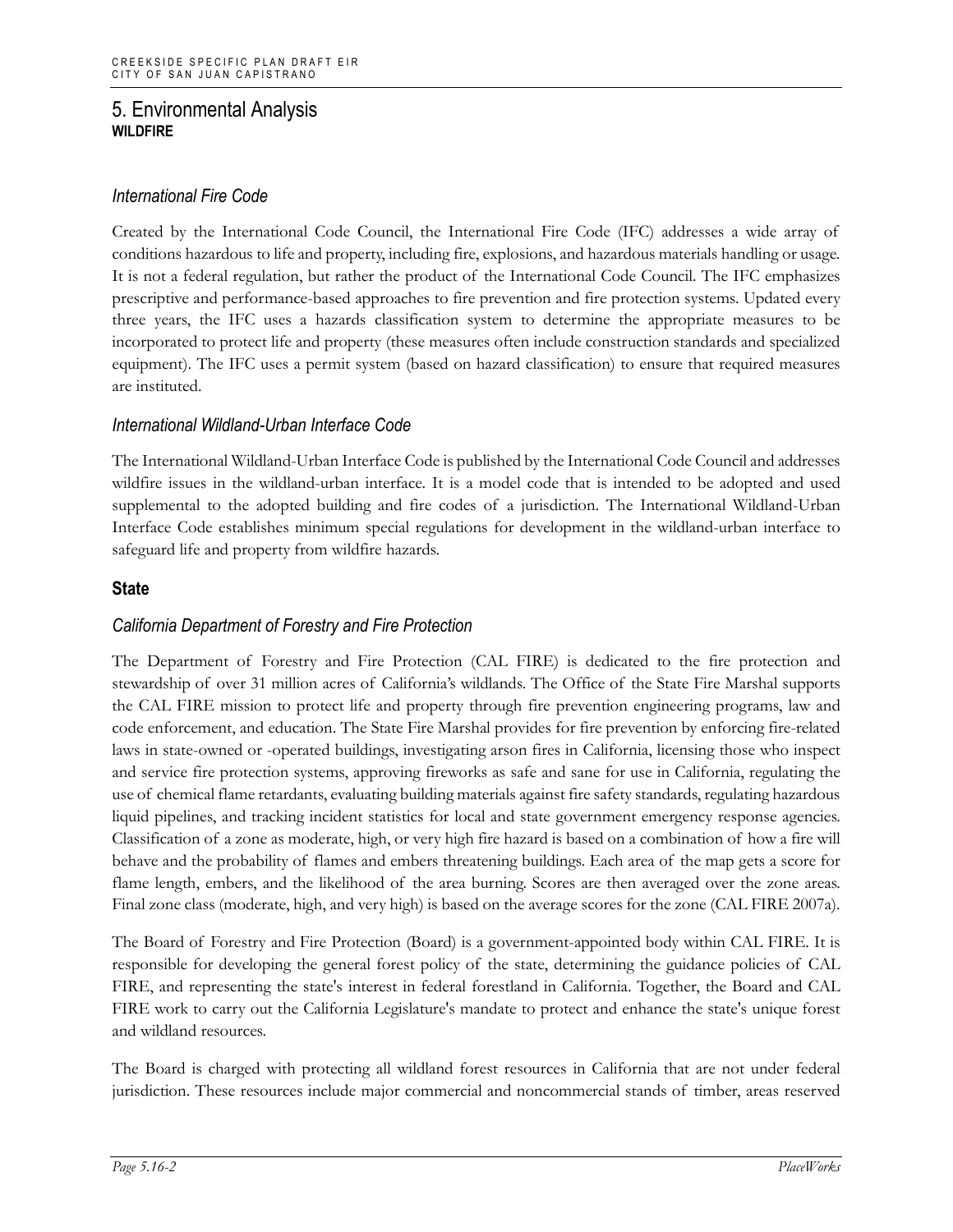for parks and recreation, woodlands, brush-range watersheds, and all private and state lands that contribute to California's forest resource wealth.

### *2018 Strategic Fire Plan for California*

The Board has adopted strategic fire plans for California since the 1930s and periodically updates them to reflect current and anticipated needs of California's wildland. The plan is the state's road map for reducing the risk of wildfire through planning and prevention to reduce firefighting costs and property losses, increase firefighter safety, and contribute to ecosystem health. It is adopted to better respond to the changes of the environmental, social, and economic landscape of California's wildlands and to provide CAL FIRE with appropriate guidance for adequate statewide fire protection of state responsibility areas. The latest Strategic Fire Plan is dated August 22, 2018.

CAL FIRE implements and enforces the Board's policies and regulations. The 2018 Strategic Fire Plan reflects CAL FIRE's focus on (1) fire prevention and suppression activities to protect lives, property, and ecosystem services, and (2) natural resource management to maintain the state's forests as a resilient carbon sink to meet California's climate change goals and to serve as important habitat for adaptation and mitigation.

#### *California Office of Emergency Services*

The California Emergency Management Agency was incorporated into the Governor's Office on January 1, 2009, by Assembly Bill (AB) 38 (Nava), and merged the duties, powers, purposes, and responsibilities of the Governor's Office of Emergency Services (Cal OES) with those of the Governor's Office of Homeland Security. Cal OES is responsible for the coordination of overall state agency response to major disasters in support of local government. The agency is responsible for ensuring the state's readiness to respond to and recover from all hazards—natural, man-made, emergencies, and disasters—and for assisting local governments in their emergency preparedness, response, recovery, and hazard mitigation efforts.

The Cal OES Fire and Rescue Division coordinates statewide response of fire and rescue mutual aid resources to all types of emergencies, including hazardous materials. The Operations Section under the Fire and Rescue Division coordinates the California Fire and Rescue Mutual Aid System, and coordinated response through the Mutual Aid System includes responses to major fires, earthquakes, tsunamis, hazardous materials, and other disasters.

#### *California Building Code*

The State of California provides a minimum standard for building design through Title 24 of the California Code of Regulations (CCR), commonly referred to as the "California Building Code" (CBC). The CBC is updated every three years, and the current 2019 CBC went into effect in January 2020. Commercial and residential buildings are plan-checked by local City and County building officials for compliance with the CBC. Typical fire safety requirements of the CBC include: the installation of sprinklers in all high-rise buildings; the establishment of fire resistance standards for fire doors, building materials, and particular types of construction; and the clearance of debris and vegetation within a prescribed distance from occupied structures in wildfire hazard areas.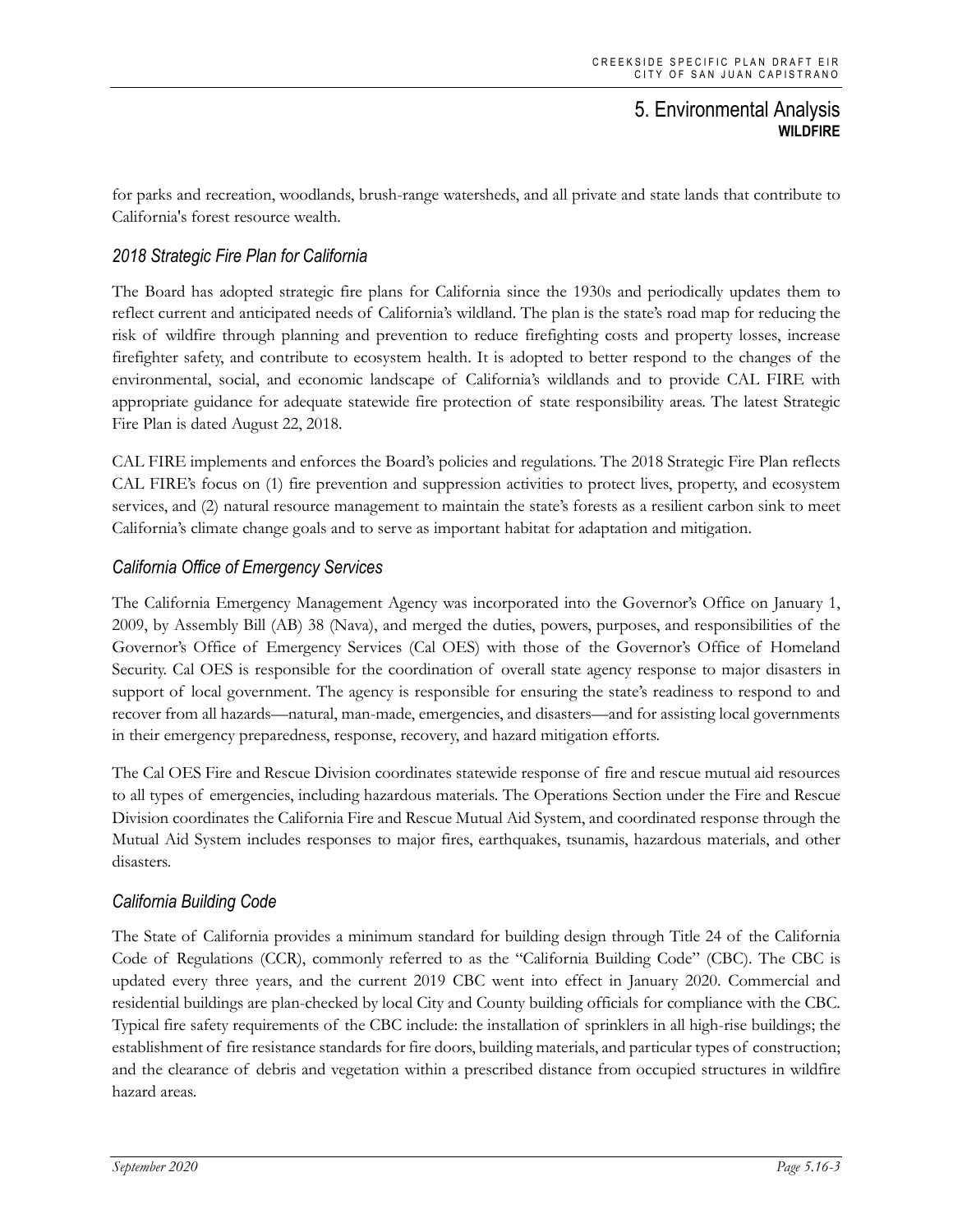### *California Fire Code*

The CFC incorporates by adoption the International Fire Code with California amendments (24 CCR Part 9). The CFC is updated every three years, and the current 2019 CFC went into effect January 1, 2020. It is effective statewide, but a local jurisdiction may adopt more restrictive standards based on local conditions under specific amendment rules prescribed by the State Building Standards Commission. The CFC regulates building standards in the CBC, fire department access, fire protection systems and devices, fire and explosion hazards safety, hazardous materials storage and use, and standards for building inspection. The Orange County Fire Authority (OCFA) provides fire protection services for the City of San Juan Capistrano and therefore implements and enforces the CFC at the Project Site.

#### *California Public Resources Code*

California Public Resources Code (PRC) Sections 4291 et seq. require removal of brush, flammable vegetation, or combustible growth within 100 feet of buildings on or adjoining a mountainous area, forest-covered lands, brush-covered lands, grass-covered lands, or land covered in flammable materials.

PRC Section 4290 requires the State Board of Forestry and Fire Protection to adopt regulations implementing minimum fire safety standards for defensible space that would be applicable to lands within state responsibility areas and lands within very high fire hazard severity zones.

#### *Fire Hazard Severity Zones and Responsibility Areas*

CAL FIRE publishes maps recommending fire hazard severity zones for every California county. The maps identify lands within one of three management areas: Local Responsibility Area (LRA), State Responsibility Area (SRA), or Federal Responsibility Area (FRA). Within each of these areas, a single agency has direct responsibility: in LRAs, local fire departments or fire protection districts are responsible; in SRAs, CAL FIRE is responsible; in FRAs, federal agencies such as the United States Forest Service, National Park Service, Bureau of Land Management, United States Department of Defense, United States Fish and Wildlife Service, and Department of the Interior are responsible.

Within the LRA, CAL FIRE designates lands as being within a very high fire hazard severity zone (VHFHSZ) or non-VHFHSZ. The LRA maps also show the VHFHSZ and non-VHFHSZ areas within the SRA and FRA, but do not differentiate lands within the SRA and FRA from each other (that is, SRA and FRA areas are mapped together).

#### **Local**

#### *City of San Juan Capistrano Municipal Code*

The 2019 CFC is adopted, with certain amendments, as Chapter 8-10, California Fire Code, of the City of San Juan Capistrano Municipal Code. The 2019 California Building Code, based on the 2018 International Building Code, is adopted as Chapter 2, Building Code, of the City of San Juan Capistrano Municipal Code.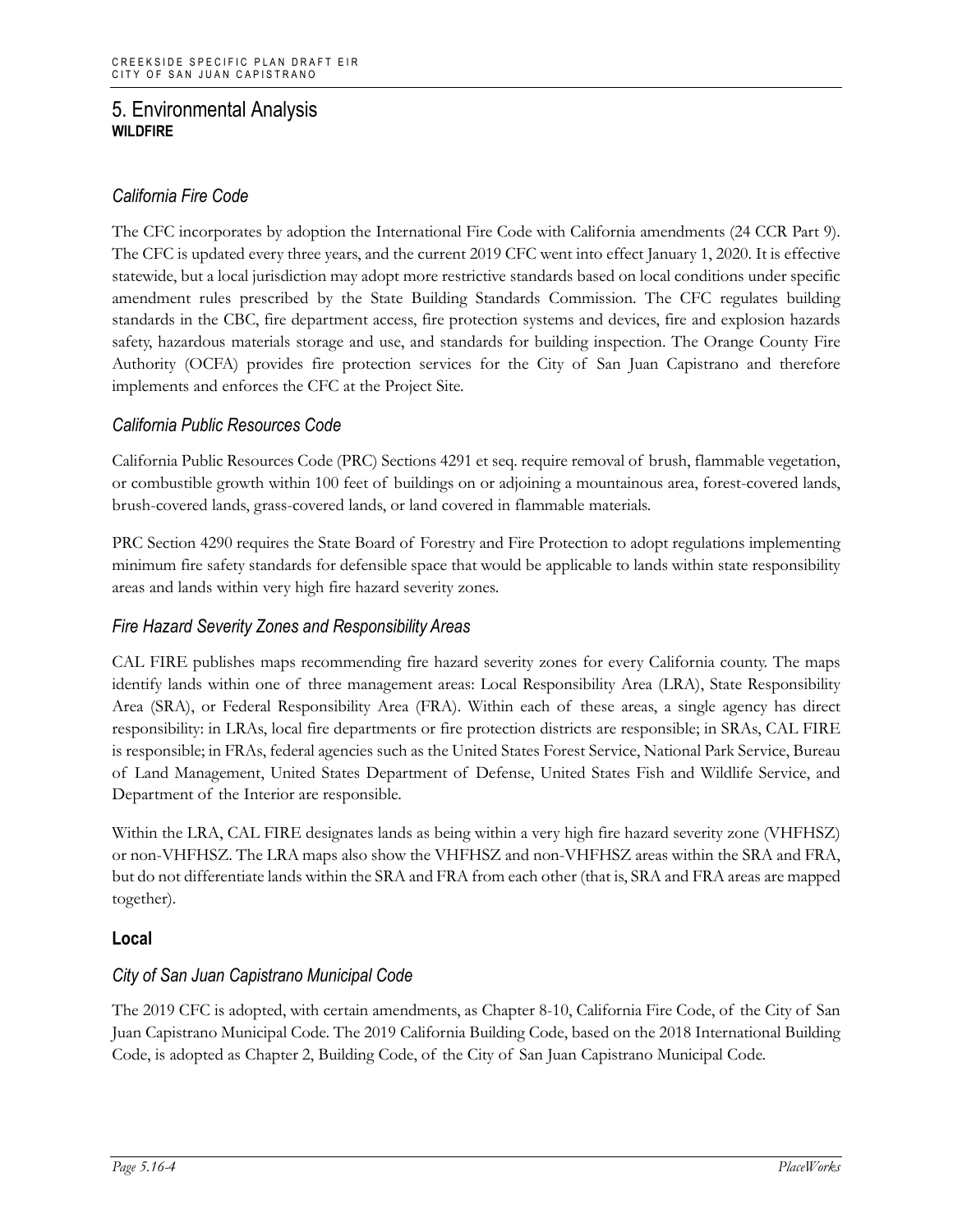Municipal code section 9-3.519 requires any development where property is immediately adjacent to mature flammable vegetation to obtain a fuel modification program approval from OCFA before it can receive a building permit.

Municipal code, Title 4, Chapter 1, Emergency Preparedness, provides for the preparation and carrying out of plans for the protection of persons and property in the event of an emergency, the direction of the emergency organization, and the coordination of emergency functions.

#### *City of San Juan Capistrano General Plan*

The General Plan Safety Element includes goals and policies aimed at protecting the community from wildfire hazards. Applicable policies include:

- **Safety Goal 1:** Reduce the risk to the community from hazards related to geologic conditions, seismic activity, wildfires, structural fires and flooding.
	- **Policy 1.3.** Reduce the risk of wildfire hazards by requiring fire retardant landscaping and project design for development located in areas of high wildfire risk.
	- **Policy 1.4.** Reduce the risk of fire to the community by coordinating with the Orange County Fire Authority.
	- **Policy 1.5.** All residential projects with more than 48 units should be required to provide a secondary access to the Project Site. The secondary access may be designated as emergency access.

#### **5.16.1.2 EXISTING CONDITIONS**

#### **Types of Wildfire**

There are three basic types of wildland fires:

- **Crown fires** burn trees to their tops; these are the most intense and dangerous wildland fires.
- **Surface fires** burn surface litter and duff. These are the easiest fires to extinguish and cause the least damage to the forest. Brush and small trees enable surface fires to reach treetops and are thus referred to as ladder fuels.
- **Ground fires** occur underground in deep accumulations of dead vegetation. These fires move very slowly but can be difficult to extinguish. (Natural Resources Canada 2019)

Wildfires burn in many types of vegetation—forest, woodland, scrub (including chaparral, sage scrub, and desert scrub), and grassland. Many species of native California plants are adapted to fire. Chaparral shrubs recover from fire in two ways: 1) woody root crowns or burls below the soil surface survive a fire and resprout; or, 2) shrubs (various species of Manzanita and Ceanothus) produce seeds requiring intense heat from a fire to germinate (Santa Barbara City College 2010). Many species of conifers have seed cones that require fire to open.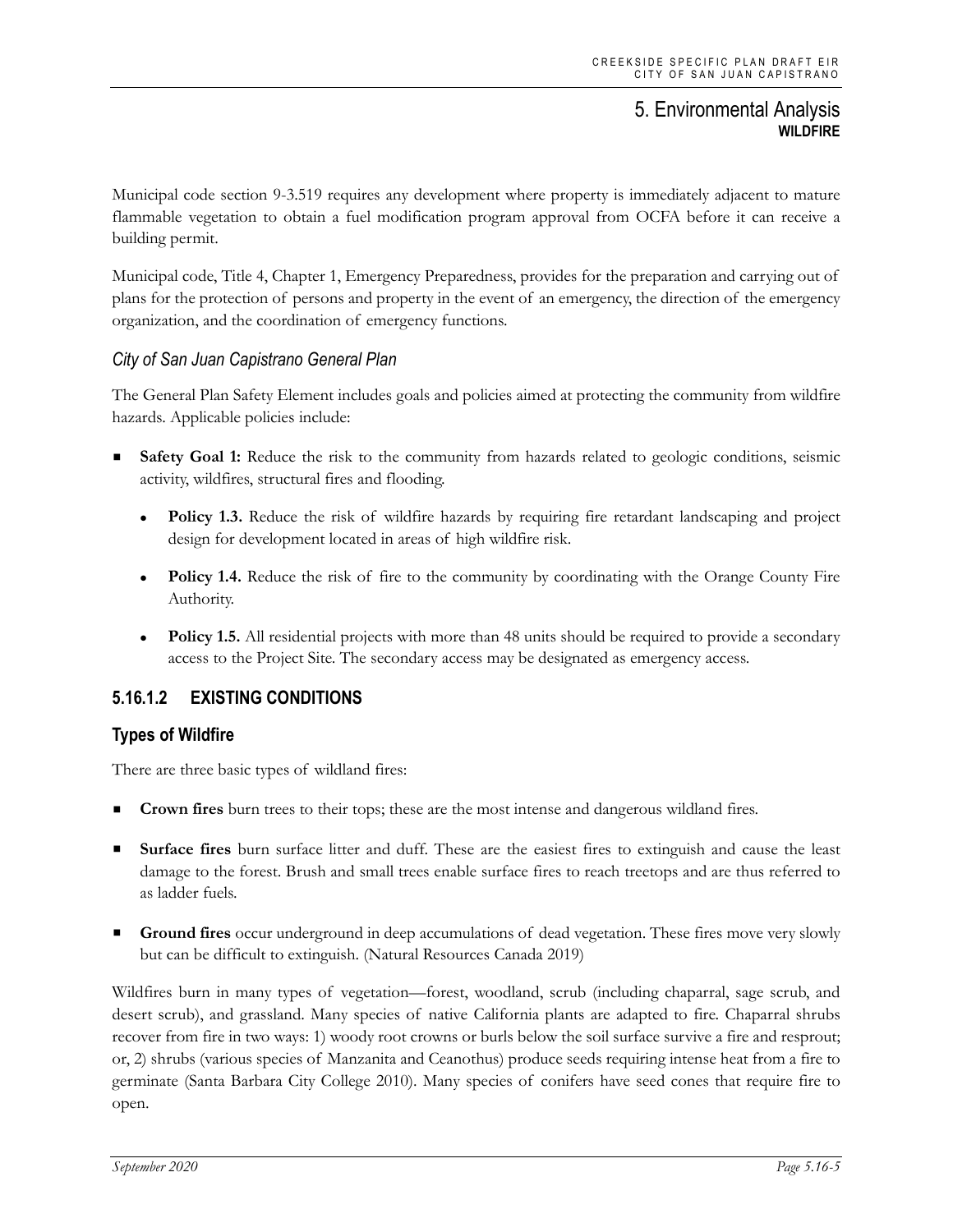Between 2010 and 2017, wildfires in California burned about 265,000 acres of forest land, 207,000 acres of shrub vegetation, 99,000 acres of grassland, 18,000 acres of desert vegetation, and 14,000 acres of other vegetation types (CAL FIRE 2018).

### **Wildfire Causes**

Although the term wildfire suggests natural origins, a 2017 study evaluated 1.5 million wildfires in the United States between 1992 and 2012 and found that humans were responsible for igniting 84 percent of wildfires and accounted for 44 percent of acreage burned (Balch et al. 2017). The three most common causes are debris burning (logging slash, farm fields, trash, etc.), arson, and equipment use (NPS 2019). Lightning is a major natural cause of wildfire in the United States (Balch et al. 2017).

Wildfire season in the West has recently lengthened from an average of between five and seven months to yearround (CAL FIRE 2018), and the number of large wildfires (i.e., greater than 1,000 acres) has increased from 140 to 250 per year. At the same time, average annual temperatures in the West have risen by nearly two degrees Fahrenheit since the 1970s, and the winter snowpack has declined. Increases in acres burned can now be attributed in part to climate change (GOES 2018). Orange County experiences destructive wildland fires almost every year.

### **Secondary Effects**

Secondary effects of wildfire include debris flows postfire and air pollution due to smoke. The following sections describe the hazards of these secondary wildfire effects.

#### *Debris Flows*

Postfire landslide hazards include fast-moving, highly destructive debris flows that can happen immediately after wildfires in response to high intensity rainfall or are generated over longer time periods by root decay and loss of soil strength. Postfire debris flows are particularly hazardous because they can occur with little warning, sweep away objects in their paths, strip vegetation, block drainage ways, damage structures, and endanger human life. Fires increase the potential for debris flows in two ways:

- Fires may bake soil into a hard crust that repels water.
- Fires destroy vegetation that would slow and absorb rainfall and whose roots would help stabilize soil. (USGS 2018)

Postfire debris flows are most common in the two years after a fire, usually triggered by heavy rainfall. It takes much less rainfall to trigger debris flows from burned basins than from unburned areas. In southern California, as little as 0.3 inch of rainfall in 30 minutes has triggered debris flows, and any storm that has intensities greater than about 0.4 inch per hour can produce debris flows (USGS 2005). The burning of vegetation and soil on slopes more than doubles the rate that water will run off into watercourses (CGS 2020).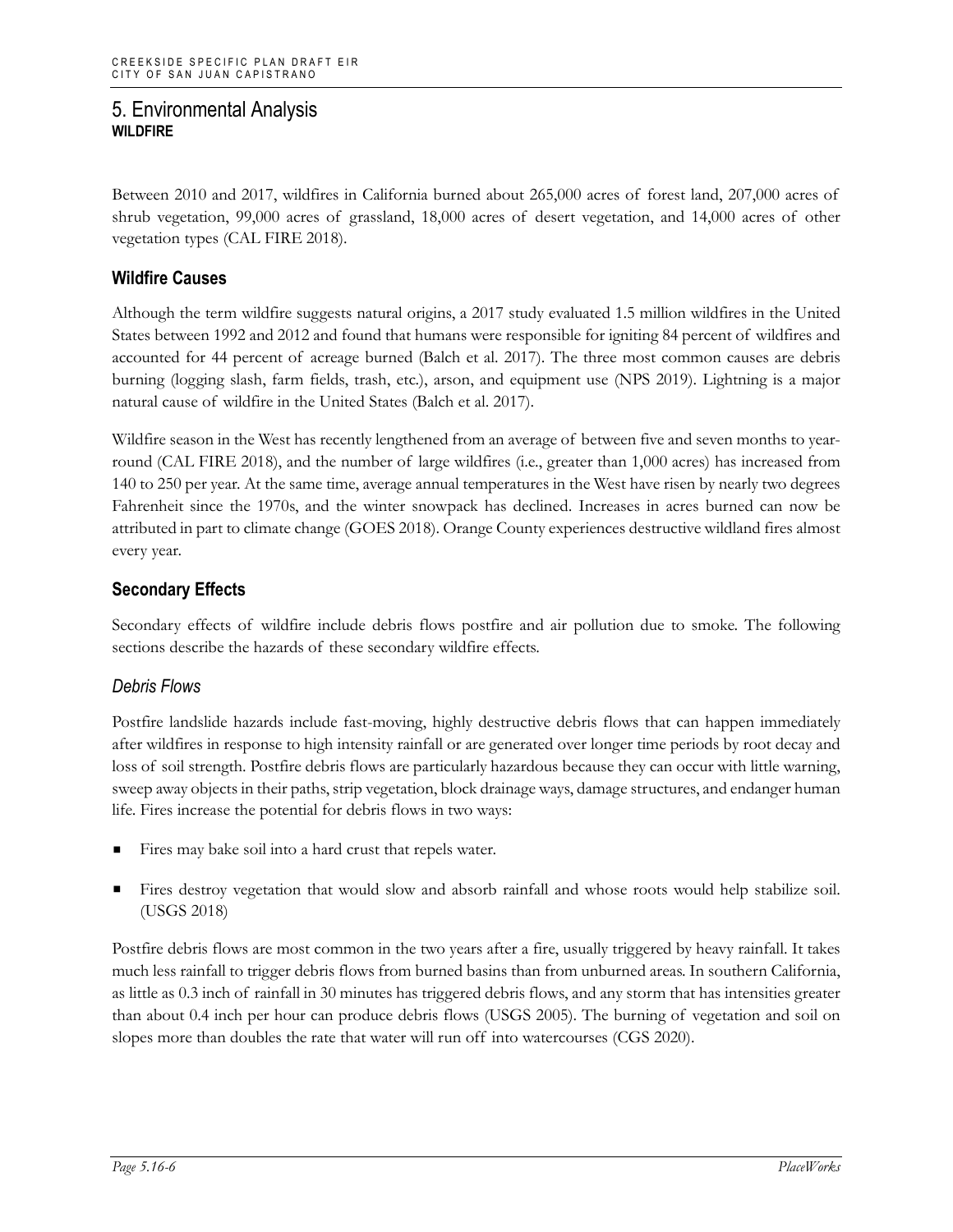### *Air Pollution*

Smoke is made up of a complex mixture of gases and fine particles. The biggest health threat from smoke is from fine particles, which can penetrate the lungs and can cause a range of health problems, from burning eyes and a runny nose to aggravated chronic heart and lung diseases. Exposure to particulate pollution is even linked to premature death. Some populations are more sensitive than others to smoke, for instance, people with heart or lung diseases, the elderly, children, people with diabetes, and pregnant women (Airnow 2017).

#### **Wildfire History and Potential**

The Proposed Project is not in a state or local responsibility area (SRA or LRA) or land classified as a very high fire hazard severity zone, as identified in the CAL FIRE's Hazard Severity Zone Map (CAL FIRE 2011). The nearest VHFHSZ is approximately 0.5 mile to the southeast, south of Golf Club Drive.

According to Cal OES, a wildland-urban interface (WUI) is any area where structures and other human development meet or intermingle within wildland vegetation (Cal OES 2018). There are two classifications of WUI areas—interface and intermix. Interface WUIs are areas with housing in the vicinity of contiguous wildland vegetation; intermix WUIs are areas where housing and vegetation intermingle. As identified in the Wildland-Urban Interface Change 1990–2010 map, the Proposed Project is in a nonvegetated or agriculture area with medium and high housing density (University of Wisconsin-Madison 2010). Although the Project Site is not located within a VHFHSZ or WUI zone, the City's interactive map identifies that the Project Site and surrounding area are in a high fire hazard zone (San Juan Capistrano 2020).

#### **Fire Protection Resources**

OCFA provides fire protection and emergency medical services to the Project Site. The closest fire station to the Project Site is OCFA Station 7 at 31865 Del Obispo, approximately two miles (driving distance) south of the Project Site. Currently, Station 7 is staffed with 3 fire captains, 3 fire apparatus engineers, 9 firefighters, and reserve firefighters; equipment includes Engine 7, Engine 307, Medic 7, Patrol 7, and Water Tender 7 (OCFA 2020).

## **5.16.2 Thresholds of Significance**

According to Appendix G of the CEQA Guidelines, a project would normally have a significant effect on the environment if located in or near state responsibility areas or lands classified as very high fire hazard severity zones the project would:

- W-1 Substantially impair an adopted emergency response plan or emergency evacuation plan.
- W-2 Due to slope, prevailing winds, and other factors, exacerbate wildfire risks, and thereby expose project occupants to pollutant concentrations from a wildfire or the uncontrolled spread of a wildfire.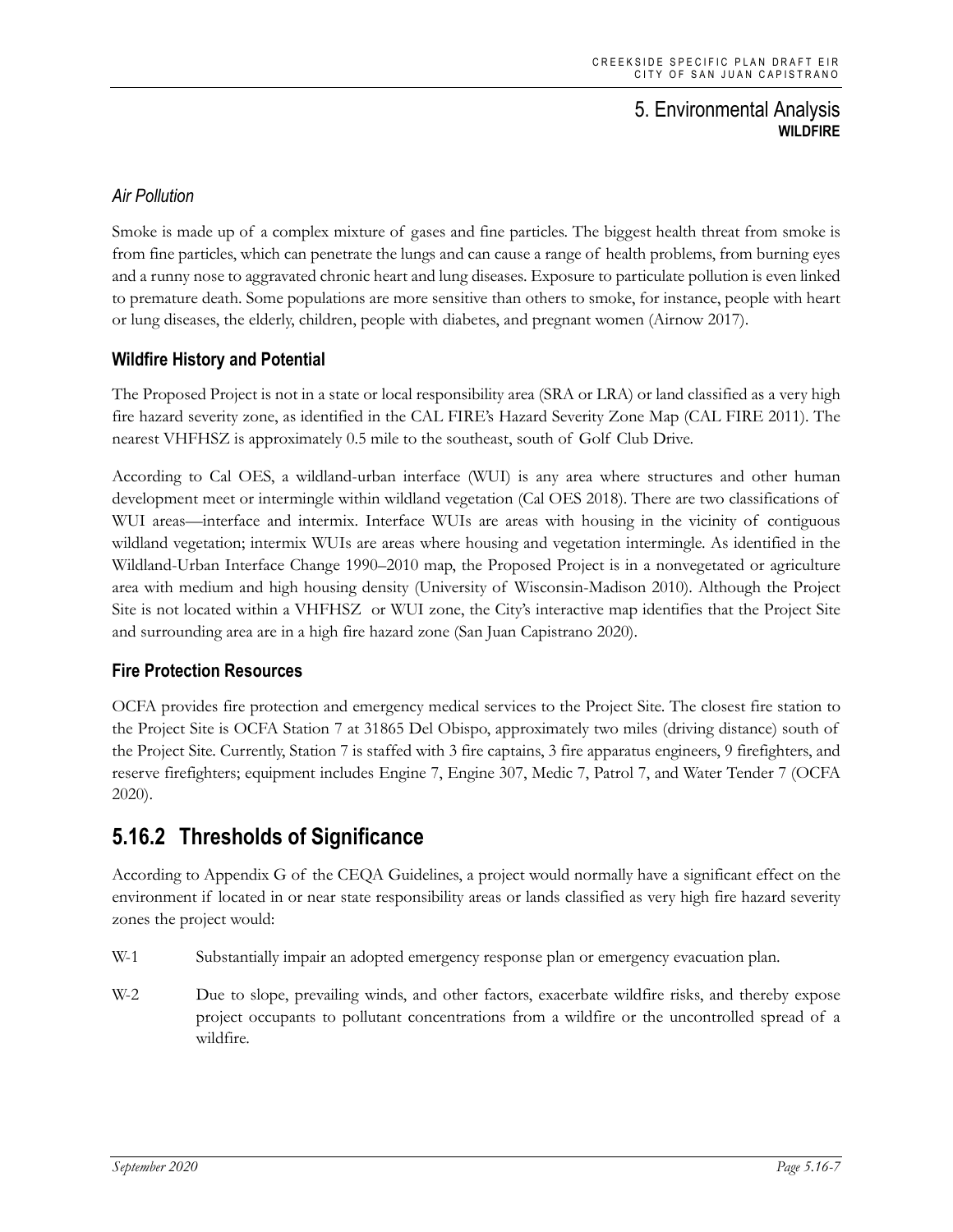- W-3 Require the installation or maintenance of associated infrastructure (such as roads, fuel breaks, emergency water sources, power lines or other utilities) that may exacerbate fire risk or that may result in temporary or ongoing impacts to the environment.
- W-4 Expose people or structures to significant risks, including downslope or downstream flooding or landslides, as a result of runoff, post-fire slope instability, or drainage changes.

The Initial Study, included as Appendix A, concluded that impacts associated with thresholds W-1 through W-4 would be less than significant. However, comment letters were received during the initial study's public review period (see Appendix B) that raised concerns associated with wildfire hazards. In response to the comment letters, Thresholds W-1 through W-4 will be discussed further in this DEIR.

# **5.16.3 Plans, Programs, and Policies**

- PPP PS-1 New buildings are required to meet the fire regulations outlined in California Health and Safety Code Sections 13000 et seq.
- PPP PS-2 New construction is required to comply with the California Fire Code as amended by the City of San Juan Capistrano.
- PPP PS-3 New construction shall comply with San Juan Capistrano Municipal Code Section 9-3.519, which requires any development where property is immediately adjacent to mature flammable vegetation to obtain a fuel modification program approval from the Orange County Fire Authority prior to issuance of a building permit.

## **5.16.4 Environmental Impacts**

#### **5.16.4.1 IMPACT ANALYSIS**

The following impact analysis addresses thresholds of significance for which the Initial Study disclosed potentially significant impacts. The applicable thresholds are identified in brackets after the impact statement.

#### **Impact 5.16-1: The Proposed Project would not substantially impair an adopted emergency response plan or emergency evacuation plan. [Threshold W-1]**

See also Section 5.7, *Hazards and Hazardous Materials*, Impact 5.7-3.

Compliance with the Standardized Emergency Management System (SEMS) is required to "be documented in the areas of planning, training, exercise, and performance" (19 CCR Division 2 § 2443). The Unified County of Orange and Orange County Operational Area Emergency Operations Plan (EOP) was approved by the County Board of Supervisors on February 2019. The purpose of the EOP is to establish the coordinated emergency management system, including prevention, protection, response, recovery and mitigation before, during, and after an emergency. Under the EOP, the Director of Emergency Services is responsible for organizing and directing the preparedness efforts of Orange County.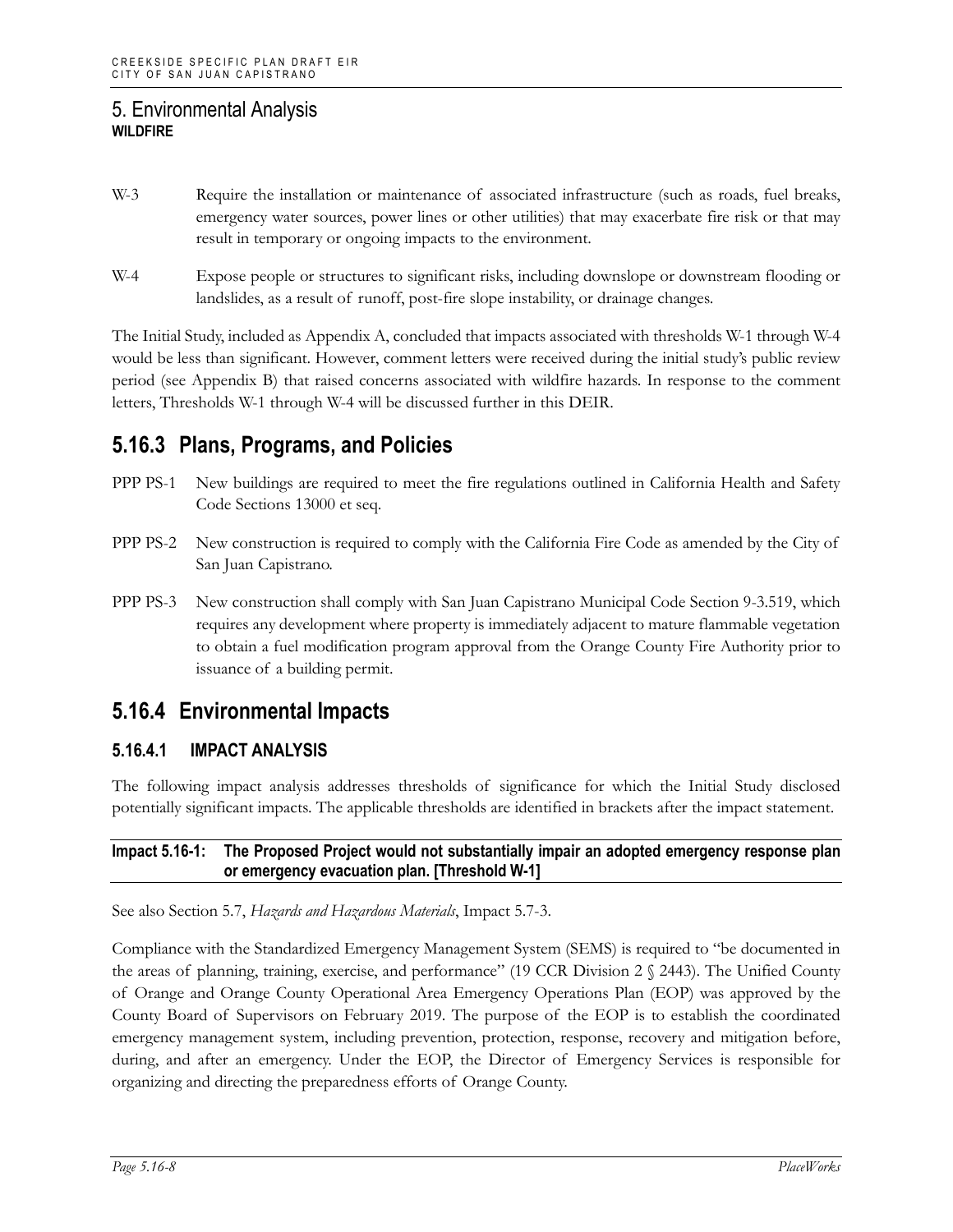The Proposed Project would not interfere with the implementation of the EOP or any of the daily operations of the County's Emergency Operation Center, the OCFA, or the Orange County Sheriff 's Department. All construction activities would be required to be performed according to the City's and OCFA's standards and regulations. For example, temporary traffic diversion and impacts to the roadway would be coordinated with the City and applicable emergency response agencies to ensure adequate access along Rancho Viejo Road during construction of the project.

The Proposed Project would also be required to go through the City's development review and permitting process and would be required to incorporate all applicable design and safety standards and regulations—as set forth by OCFA and in Section 9-3.519 of the City's municipal code—to ensure that it does not interfere with the provision of local emergency services (e.g., provision of adequate access roads to accommodate emergency response vehicles, adequate numbers/locations of fire hydrants). The Proposed Project would have two access points from the east side of Rancho Viejo Road. The primary entrance is toward the middle of Project Site's frontage with Rancho Viejo Road. The second driveway, on the south side of the Project Site, is an access easement for the adjacent parcel to the south and would also be used as a secondary access point to the Project Site.

Therefore, the Proposed Project would not impair implementation of or physically interfere with the City's or County's emergency response or evacuation plans.

*Level of Significance Before Mitigation:* Less than significant.

#### **Impact 5.16-2: The Proposed Project would not expose project occupants to pollutant concentrations from a wildfire or the uncontrolled spread of a wildfire due to slope, prevailing winds, and other factors exacerbating wildfire risks. [Threshold W-2]**

The Project Site is developed with a vacant industrial building and surrounded by open space, industrial, and residential uses. Although there is sloped open space to the east, the Proposed Project would be constructed in compliance with the CFC and CBC and would not expose project occupants to pollutant concentrations from wildfire or the uncontrolled spread of a wildfire by exacerbating wildfire risks. Additionally, as stated in PPP PS-3, the Proposed Project would be required to comply with the City's municipal code Section 9-3.519, Fuel Modification Standards, where necessary. Section 9-3.519 requires that any development where property is immediately adjacent to mature flammable vegetation obtain approval for a fuel modification program from OCFA before a building permit is issued. Implementation of a fuel modification plan would reduce the level of risk from wildland fires by removing native flammable vegetation and replacing it with drought-tolerant, fire-resistant plants that reduce radiant and convective heat. Therefore, with the implementation of identified PPPs, impacts from wildfire would be less than significant.

*Level of Significance Before Mitigation:* Less than significant.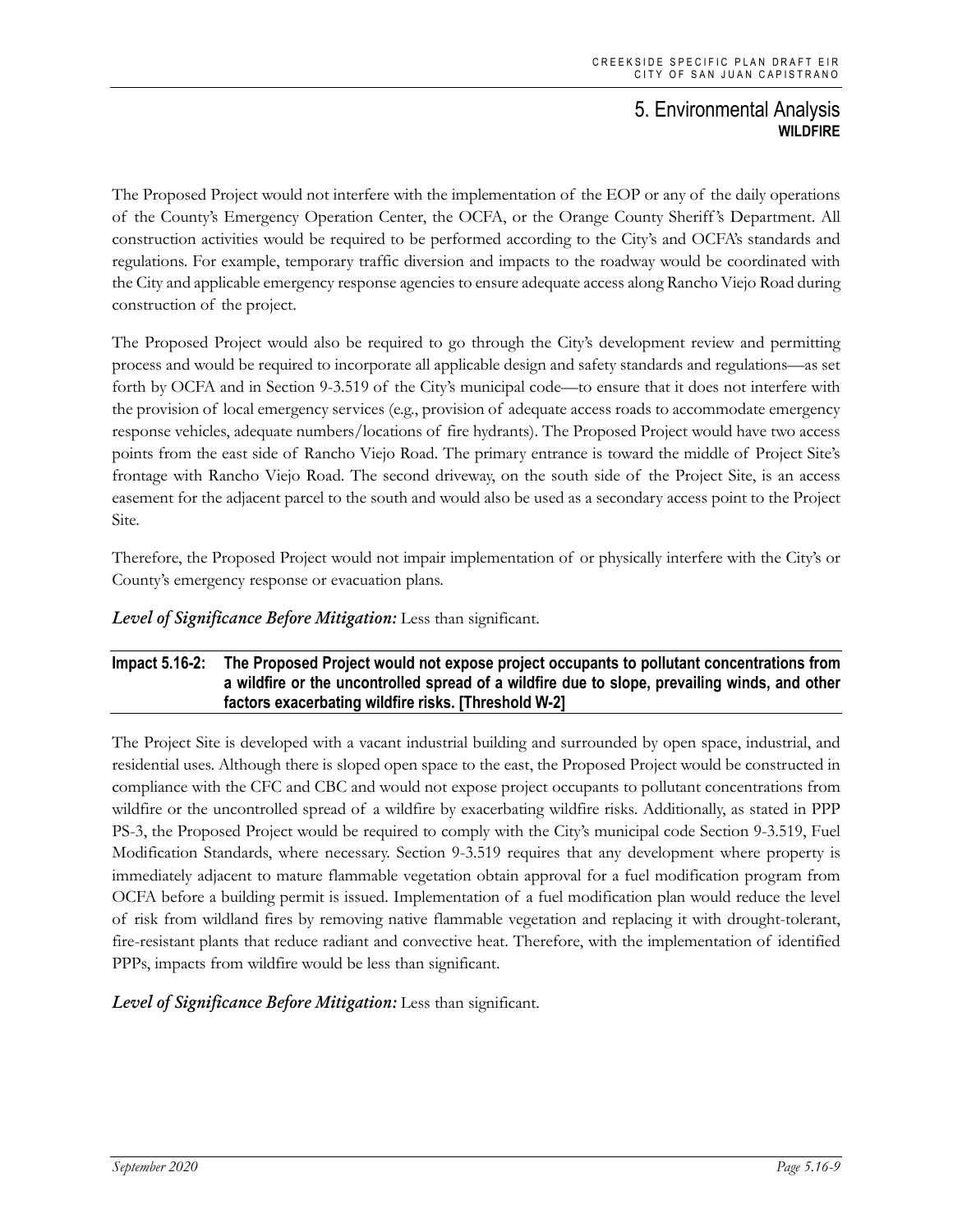#### **Impact 5.16-3: Implementation of the Proposed Project would not require the installation or maintenance of associated infrastructure (such as roads, fuel breaks, emergency water sources, power lines or other utilities) that may exacerbate fire risk or that may result in temporary or ongoing impacts to the environment. [Threshold W-3]**

The Project Site is in high fire hazard zone identified by the City; however, it is in a developed area with neighboring residential and industrial uses and served by roads, power lines, water sources, and other utilities. The Proposed Project would not require the installation or maintenance of associated infrastructure and would connect to existing systems. Therefore, implementation of the Proposed Project would not require installation of new or increased level of infrastructure maintenance that could exacerbate fire risk or result in temporary or ongoing impacts to the environment.

#### *Level of Significance Before Mitigation:* Less than significant.

#### **Impact 5.16-4: The Proposed Project would not expose people or structures to significant risks, including downslope or downstream flooding or landslides, as a result of runoff, postfire slope instability, or drainage changes. [Threshold W-4]**

According to the City's safety element, the Project Site is not in an area of potential flooding from a 100-year flood or from a dam failure. Drainage from the Proposed Project would be conveyed safely so it does not overtop slopes or channels, thereby reducing the chance for erosion. Disturbed slope areas would be vegetated with native or drought-tolerant plants. Therefore, the Proposed Project would not expose people or structures to significant downstream flooding impacts as a result of runoff or drainage changes. Additionally, the northern portion of the Project Site is identified as being in a landslide zone by the California Earthquake Hazards Zone Application (DOC 2020). However, the majority of hillsides in Southern California are within similar geologic settings and are also mapped for potential for earthquake-induced landslide. The Proposed Project would be designed and constructed to structural integrity and infrastructure against geologic hazards according to the recommendations in the geotechnical investigation prepared in accordance with CBC requirements and reviewed and approved by the City of San Juan Capistrano. Therefore, implementation of the Proposed Project would not exacerbate the existing downslope or downstream flooding or landslides.

*Level of Significance Before Mitigation:* Less than significant.

## **5.16.5 Cumulative Impacts**

The Project Site is not in the VHFHSZ or in an LRA or SRA, and the area for cumulative impacts is land within the City of San Juan Capistrano that is categorized as high or VHFHSZ in LRAs and SRAs, since wildfire can spread rapidly across city and county limits. Implementation of the Proposed Project combined with other development in the City would not result in increased wildfire hazard risks or exposure to wildfire risks. Urban development projects that are constructed in compliance with the CBC and CFC would be designed with appropriate measures, including fire prevention and fuel modification features, so that the developments do not expose project occupants to increased and uncontrolled wildfire hazards. The Proposed Project is surrounded by urban development and served by existing infrastructure; therefore, its development would not contribute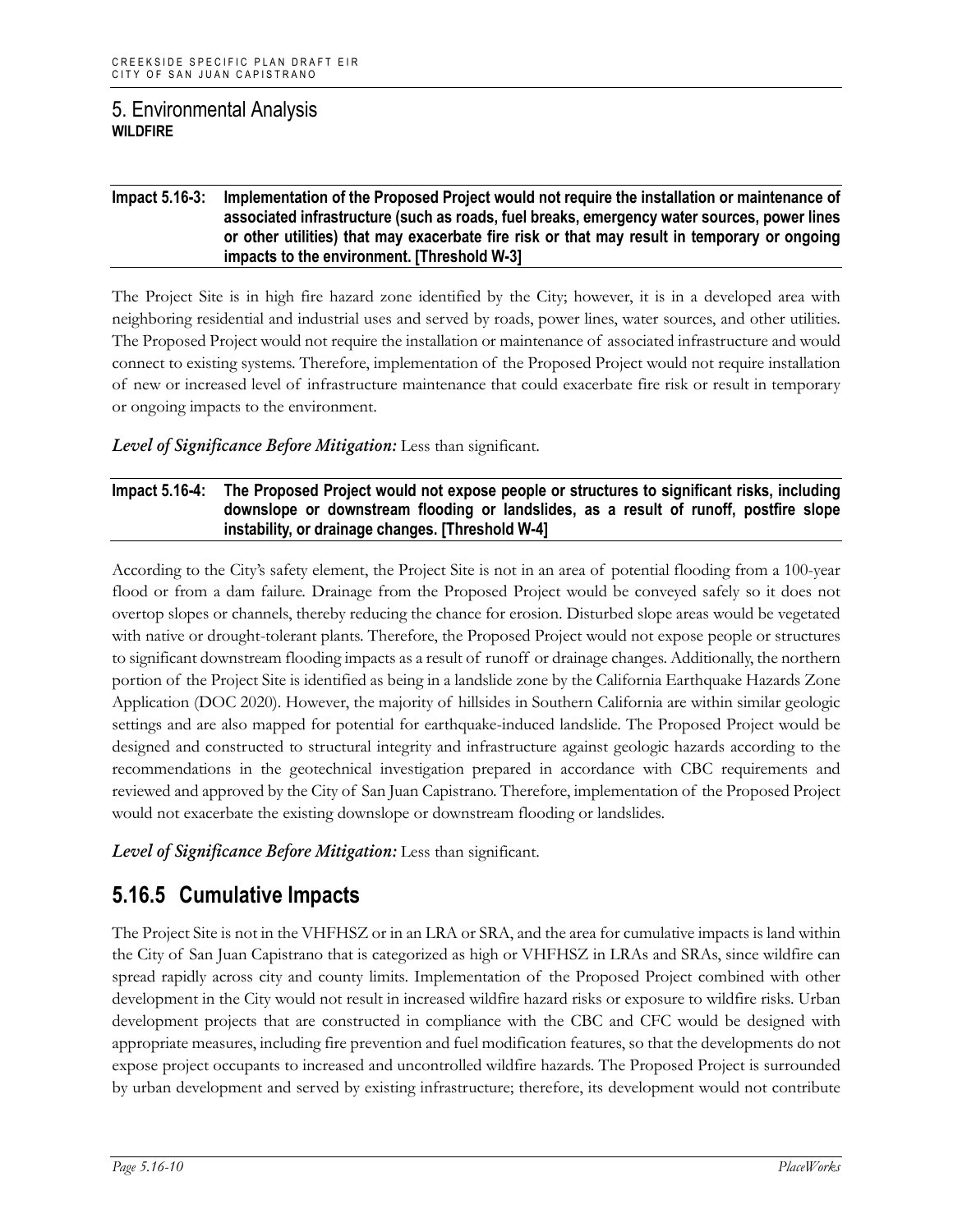incrementally with other projects in the City to exacerbate wildfire risks. Cumulative wildfire hazard impacts would be less than significant.

# **5.16.6 Level of Significance Before Mitigation**

Upon implementation of regulatory requirements, the following impacts would be less than significant: 5.16-1, 5.16-2, 5.16-3, and 5.16-4.

## **5.16.7 Mitigation Measures**

No mitigation measures are required.

# **5.16.8 Level of Significance After Mitigation**

Impacts would be less than significant.

## **5.16.9 References**

Balch, Jennifer, et al. 2017, March 14. "Human-Started Wildfires Expand the Fire Niche Across the United States." *Proceedings of the National Academy of Sciences* 114 (11): 2946–2951. https://www.pnas.org/content/pnas/114/11/2946.full.pdf.

California Geological Survey (CGS). 2020. Post-fire Debris Flow Facts. https://www.conservation.ca.gov/index/Pages/Fact-sheets/Post-Fire-Debris-Flow-Facts.aspx.

California Department of Forestry and Fire Protection (CAL FIRE). 2007a, May. Fire Hazard Severity Zone Model: A Non-technical Primer. Fact Sheet. https://www.sccgov.org/sites/dpd/DocsForms/Documents/FIreHazardZone\_NonTechnical\_Prim er.pdf.

———. 2011, October. San Juan Capistrano, Very High Fire Hazard Severity Zones in LRA, As Recommended by CAL FIRE. https://osfm.fire.ca.gov/media/5895/c30\_sanjuancapistrano\_vhfhsz.pdf.

- ———. 2018, August 22. 2018 Strategic Fire Plan for California. https://osfm.fire.ca.gov/media/5590/2018-strategic-fire-plan-approved-08\_22\_18.pdf.
- California Department of Conservation (DOC). 2020, May (accessed). California Earthquake Hazards Zone Application. https://maps.conservation.ca.gov/cgs/EQZApp/app/.
- GEOS Institute. 2018. Open Letter to Decision Makers Concerning Wildfire in the West. http://www.californiachaparral.com/images/scientist-letter-wildfire-signers-2018-08-27\_1.pdf.

Airnow. 2017, January. How Smoke from Fires Can Affect Your Health. https://airnow.gov/index.cfm?action=smoke.index.